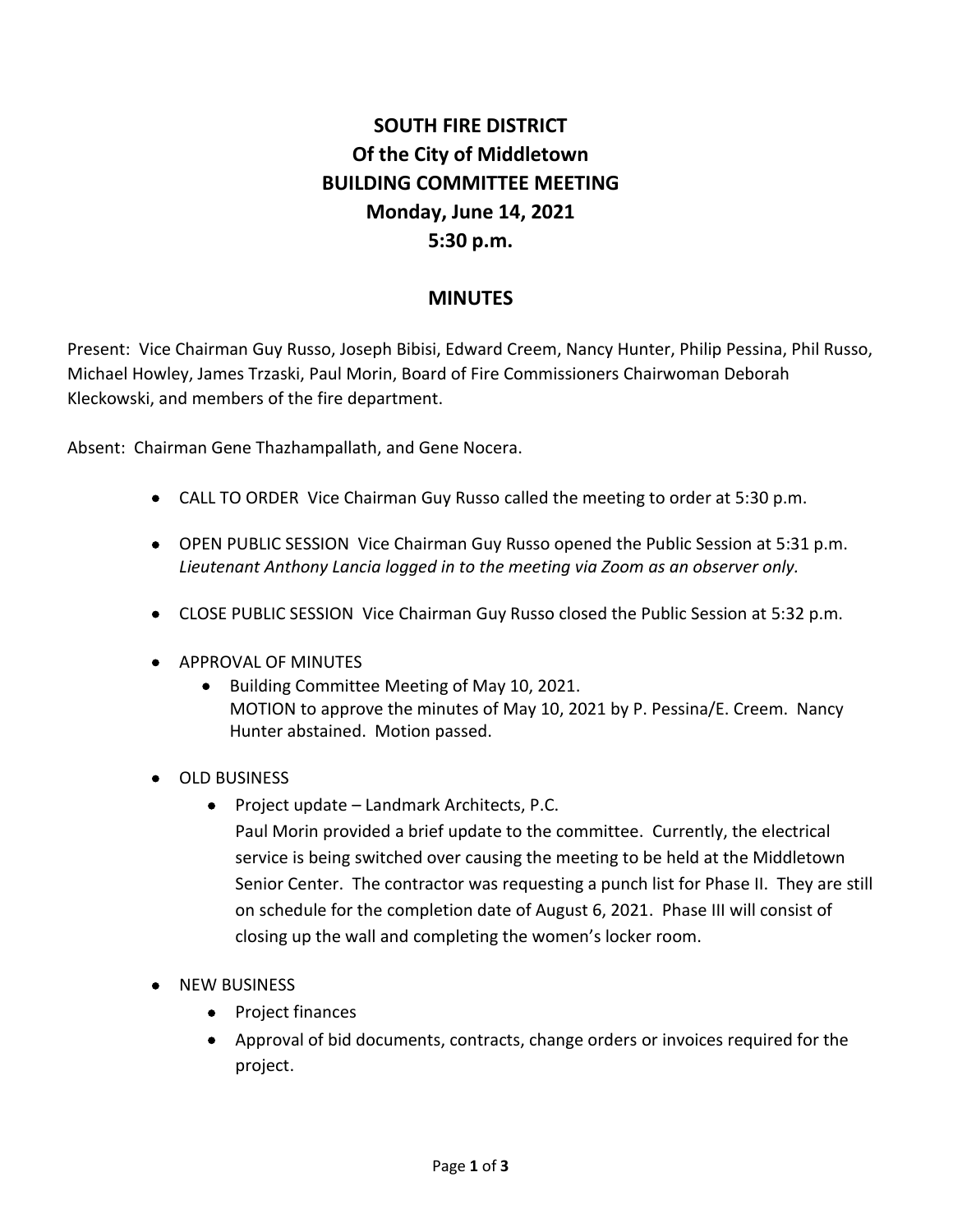Paul Morin reviewed the payment application with the committee. MOTION to approve invoice number five (5) in the amount of \$231,816.00 for payment to Enterprise Builders, Inc. by E. Creem/J. Bibisi. Unanimously approved.

Paul Morin reviewed the potential change orders with the committee.

- Solar tubes came in less than originally approved due to two being installed at the same time.
- PCO #12 Cost is \$9,866, \$1,600 of which is for paint, the balance is for asbestos abatement, and carpet replacement. Since, we are already paying for the containment, Paul suggested an option to include the two rooms beyond the glass door in the asbestos abatement. If so, he also suggested removing the wall in the existing chief's office and lounge now, rather than later. He suggests getting quotes from the contractor for doing the additional work, prior to the asbestos containment/removal. This could potentially increase the length of the project, therefore, increasing the cost.

MOTION to approve PCO #12 as is and allow for additional pricing subject to review by the standing change order committee of the chairman and the chief up to and amending the previously authorized limit of \$10,000 and authorizing this change order only up to \$15,000 by P. Pessina/E. Creem. Unanimously approved.

MOTION to authorize Paul Morin to obtain pricing for wall removal, and additional abatement of all asbestos products, with no increase in time, and to include separate pricing for replacement finishes by E. Creem/J. Bibisi. Unanimously approved.

Mike Howley suggested to continue with the motion to obtain pricing, however if the price comes in too high, abandon the idea of having the contractor include the hallway in the abatement and consider it a separate project and bring in our own contractor to complete the remaining abatement and replacement finishes because this cost will be paid by South Fire District, not the grant. Discussion took ensued.

MOTION to retract PCO #12 motion by P. Pessina/E. Creem. Unanimously approved.